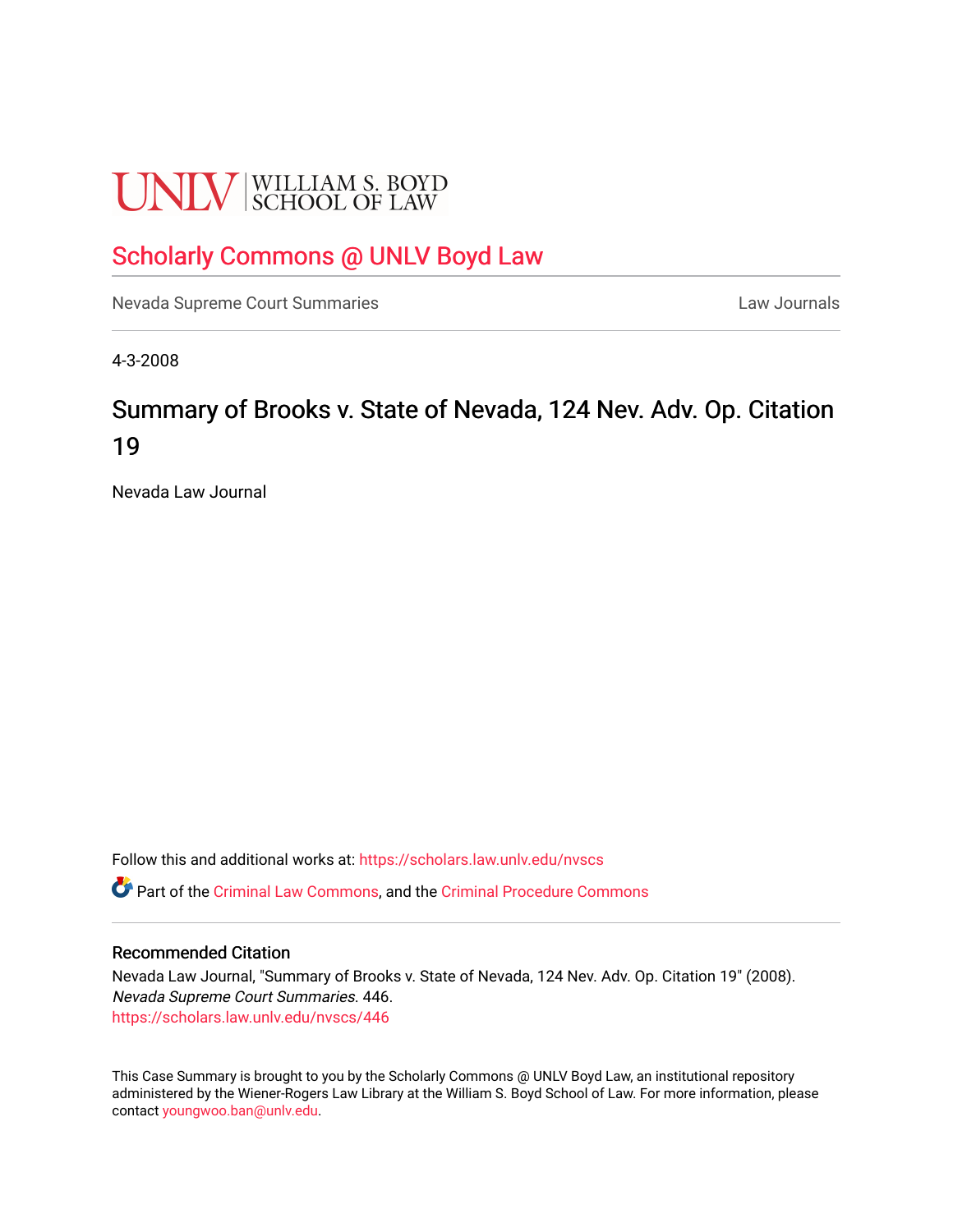## *Brooks v. State of Nevada***, 124 Nev. Adv. Op. Citation 19 (April 3, 2008)**

### **Criminal Law – Deadly Weapon Enhancement for Unarmed Offender**

#### Summary

 This is an appeal from a judgment of conviction of conspiracy to commit robbery and robbery with the use of a deadly weapon

#### Disposition/Outcome

 Appellant James Brooks' judgment of conviction of conspiracy to commit robbery and robbery with the use of a deadly weapon is reversed and the matter is remanded to the district court for a new trial. The district court erred in refusing to instruct the jury what it was required to find to subject an unarmed offender to the deadly weapon enhancement. The district court further erred in refusing to instruct the jury that absent an agreement to cooperate in achieving a criminal purpose, mere knowledge of, acquiescence in, or approval of that purpose does not establish conspiracy.

#### Factual and Procedural History

 On November 14, 2003, Christianne Davis arrived at her home and drove in the garage. Davis left the garage door open and when she exited the vehicle, she was confronted by a man with a gun standing in her garage. The armed man demanded Davis's purse and she gave it to him. The armed man exited the garage and ran towards a dark green Saturn near the driveway. The armed man got into the car which then sped away. Davis observed the driver of the getaway car, memorized the car's license plate number and called 911.

 The police officers that responded to Davis's 911 call obtained the name and address of the owner of the dark green Saturn. James Brooks appeared at the address driving the dark green Saturn. He told police officers that he had possession of the car and no one else had driven before leading police officers to a dumpster containing Davis's purse.

 Brooks was arrested and escorted to Clark County Detention Center. Brooks admitted to driving the getaway car, but refused to identify the gunman. Davis arrived at Clark County Detention Center shortly after Brooks' apprehension and identified him as the driver of the getaway car.

 At trial, Brooks proffered a jury instruction that provided an unarmed offender is subject to the deadly weapon enhancement only if he had knowledge that the armed offender was armed and had the ability to exercise control over the weapon. The State offered a more general instruction that an unarmed offender's participation by aiding or abetting the armed offender in the unlawful use of the weapon subjects the unarmed offender to the deadly weapon enhancement. The district court accepted the State's instruction and expressed doubt that the State is required to prove that the unarmed offender had the ability to exercise control over the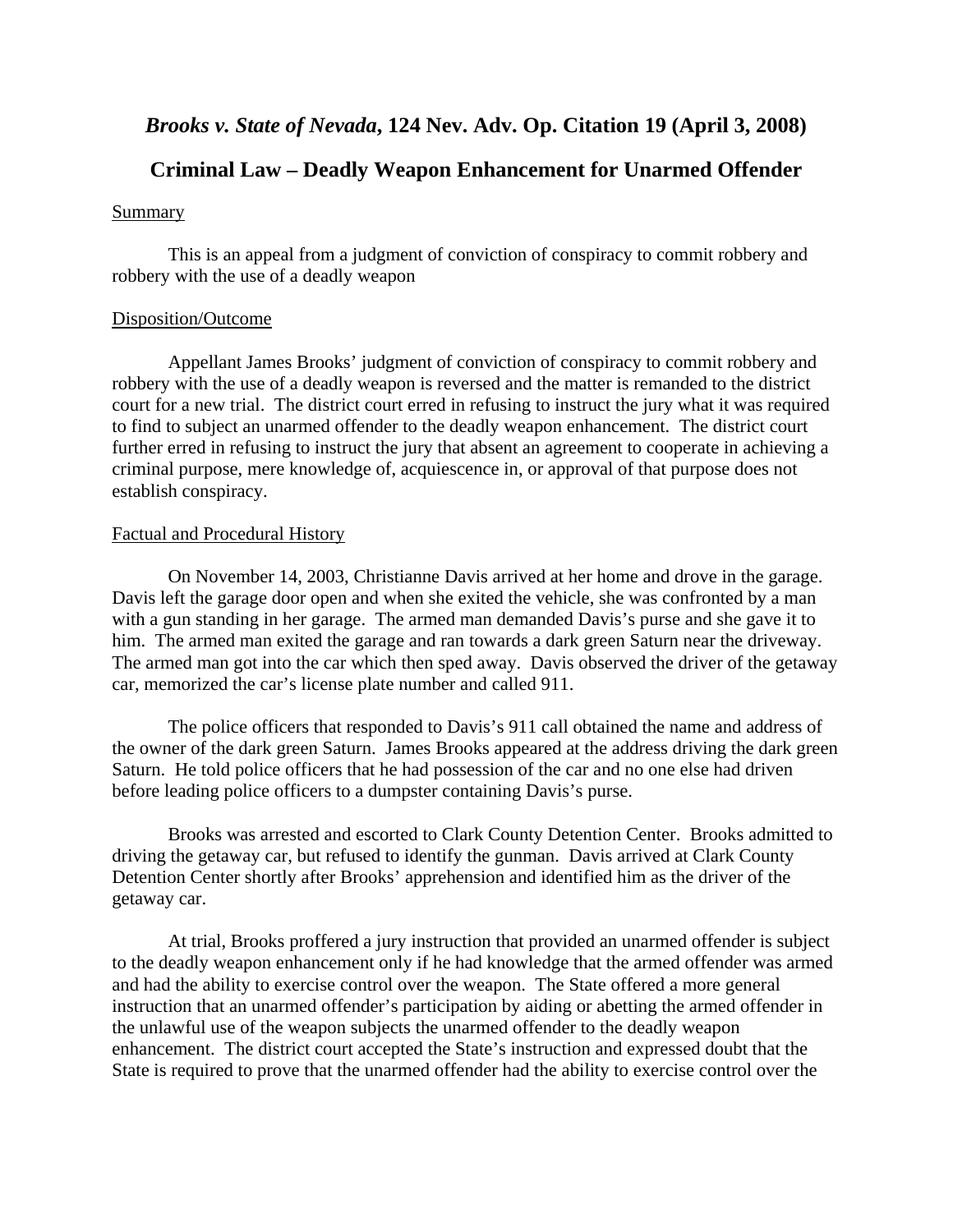weapon. The district court stated the focus should be whether the unarmed offender had knowledge that a weapon would be used during the commission of the underlying offense.

 Brooks also proffered an instruction advising the jury that absent an agreement to cooperate in achieving a criminal purpose, mere knowledge of, acquiescence in, or approval of that purpose does not establish conspiracy. The district court refused to give the proffered jury instruction.

 A jury found Brooks guilty of robbery with the use of a deadly weapon and conspiracy to commit robbery. Brooks appealed the conviction to the Nevada Supreme Court. Brooks' first main challenge to his conviction is that the district court erroneously refused to give an instruction offered by the defense regarding the circumstances in which an unarmed offender is subject to a deadly weapon enhancement. The second main challenge is that the district court erroneously refused to give an instruction that absent an agreement to cooperate in achieving a criminal purpose, mere knowledge of, acquiescence in, or approval of that purpose does not establish conspiracy. Brooks also advanced multiple other challenges to his conviction that were not addressed by the Court.

#### Discussion

#### *A. Deadly Weapon Instruction*

 The Court begins its analysis of the deadly weapon instruction by stating that the constructive possession test in Brooks' proffered instruction is an accurate statement of current Nevada law. NRS 193.165(1) states that any person who "uses" a deadly weapon in the commission of a crime is subject to a sentence enhancement.<sup>[1](#page-2-0)</sup> The Court cites *Anderson v*. *State*<sup>[2](#page-2-1)</sup> for the proposition that an unarmed offender's participation by aiding and abetting an armed offender "in the unlawful use of the weapon, makes the [unarmed offender] equally subject to the assed penalty inflicted upon defendants who commit crimes through the use of deadly weapons." The Court in *Anderson* set forth scenarios where an unarmed offender could be subject to the sentence enhancement and the focus of the scenarios is on whether the unarm ed offender had knowledge of the use of the weapon and his criminal acts were facilitated by th e use of the weapon.

 However, the *Anderson* Court went on to state that "the possession necessary to justify statutory enhancement may be actual or constructive; it may exclusive or joint."<sup>[3](#page-2-2)</sup> Furthermore, constructive possession for the purposes of the deadly weapon enhancement requires that "the unarmed participant has knowledge of the other offender's being armed and [has] the ability to exercise control over" the weapon.<sup>[4](#page-2-3)</sup> The Court noted two problems with the *Anderson* constructive possession test. First, NRS 193.165(1) requires "use" of a deadly weapon in the commission of an offense, not possession, so *Anderson*'s reliance on constructive possession was outside the statute's limits. Second, the control prong of the *Anderson* test can lead to absurd

<span id="page-2-0"></span> $1$  Nev. Rev. Stat. § 193.165(1)

<span id="page-2-1"></span> $2$  95 Nev. 625, 630 (1979)

<span id="page-2-2"></span><sup>3</sup> *Id.*

<span id="page-2-3"></span> $\frac{4}{1}$